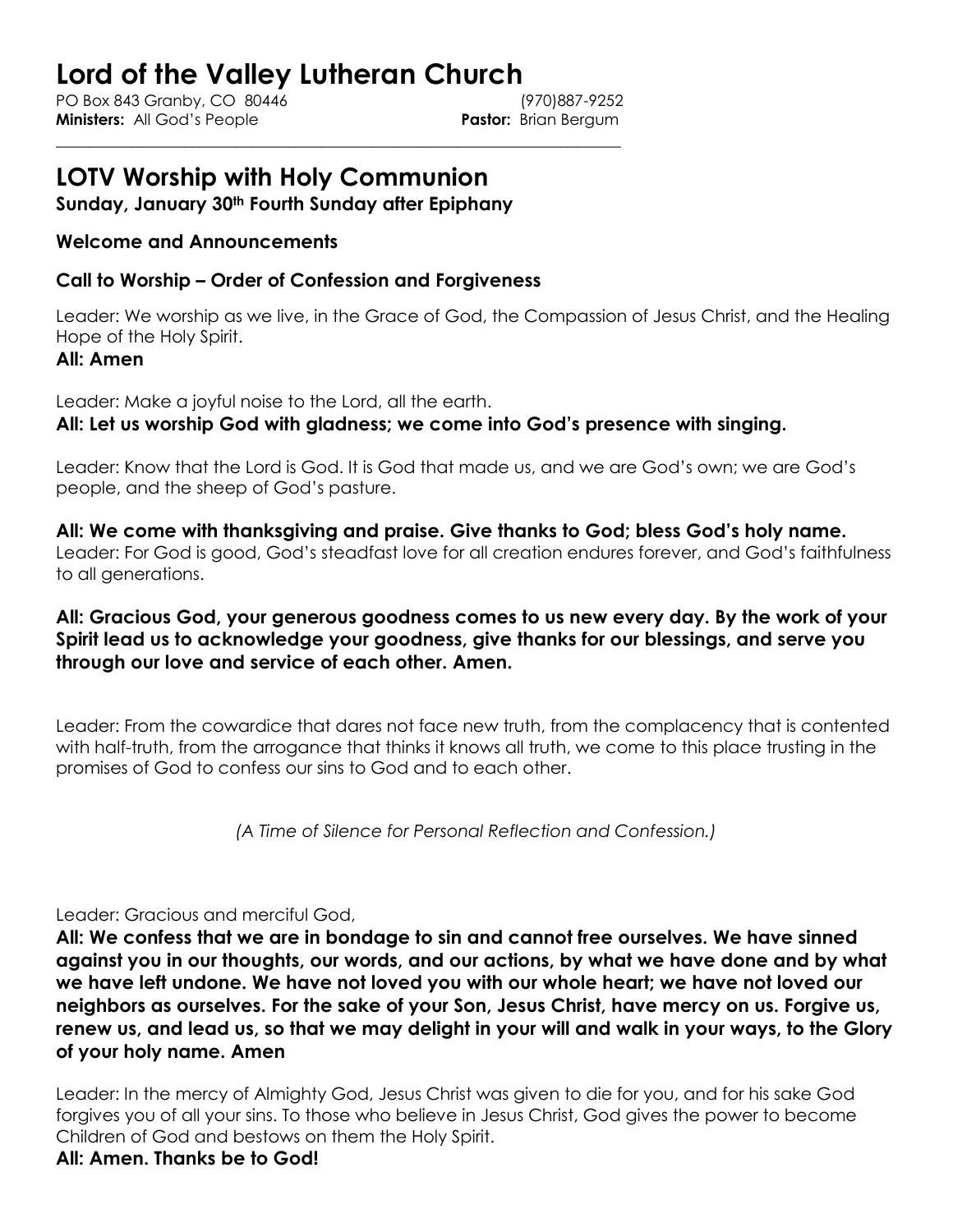Leader: The Grace of our Lord Jesus Christ, the Love of God, and the Communion of the Holy Spirit be with you all.

**Congregation: And also with you.**

# **KYRIE**

Leader: (sung) In peace, in peace,



Leader: For the reign of God, and for peace throughout the world, for the unity of all let us pray to the … **(Refrain)**

Leader: For your people here, who have come to give you praise, for the strength to live your Word, let us pray to the . . . **(Refrain)**



**SONG OF PRAISE:** *"Now the Feast and Celebration"*

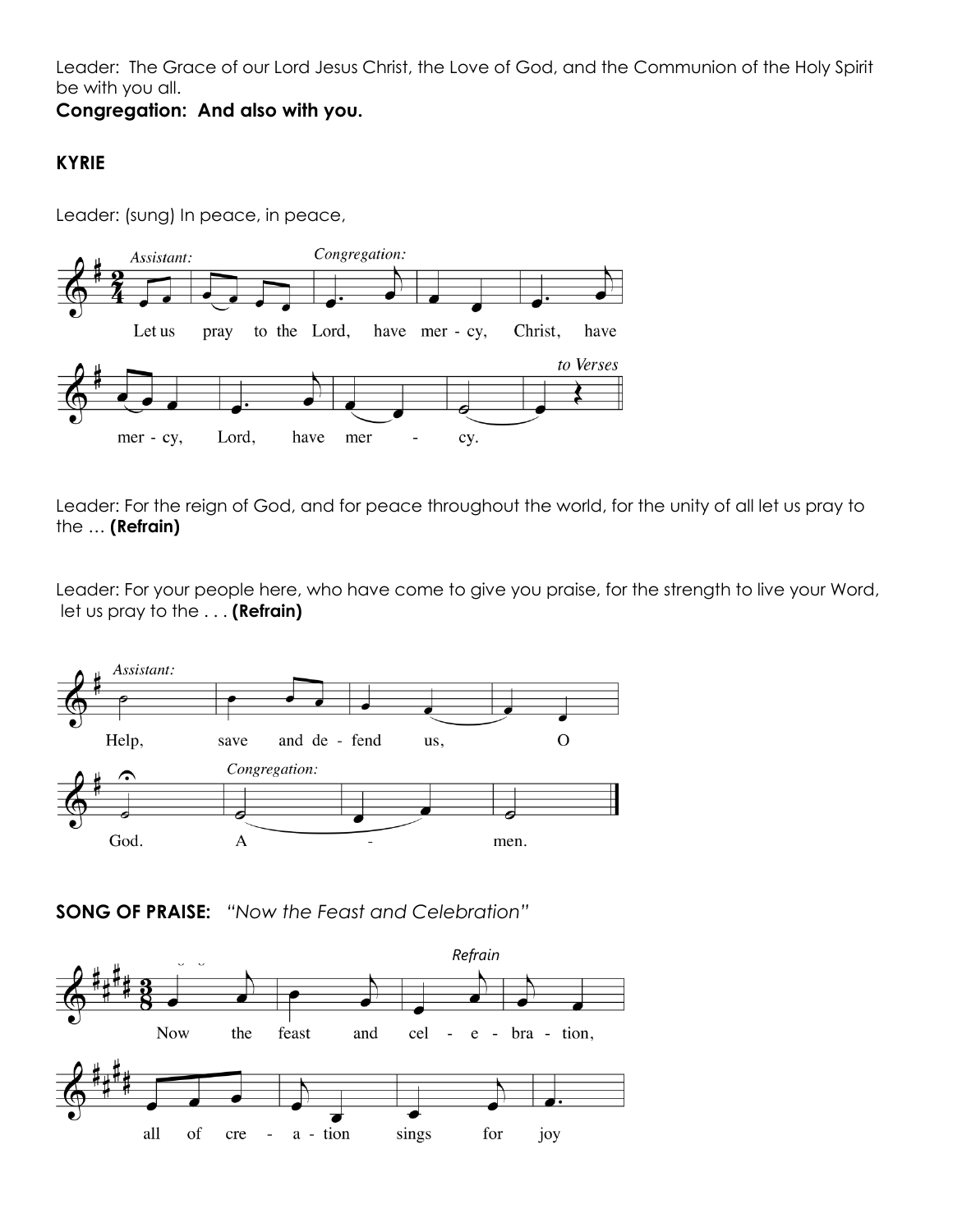

# **Prayer of the Day**

Leader: The Lord be with you. **All: And also with you.**

Leader: Almighty and ever-living God,

**All: increase in us the gifts of faith, hope, and love; and that we may obtain what you promise, make us love what you command, through your Son, Jesus Christ, our Savior and Lord. Amen.**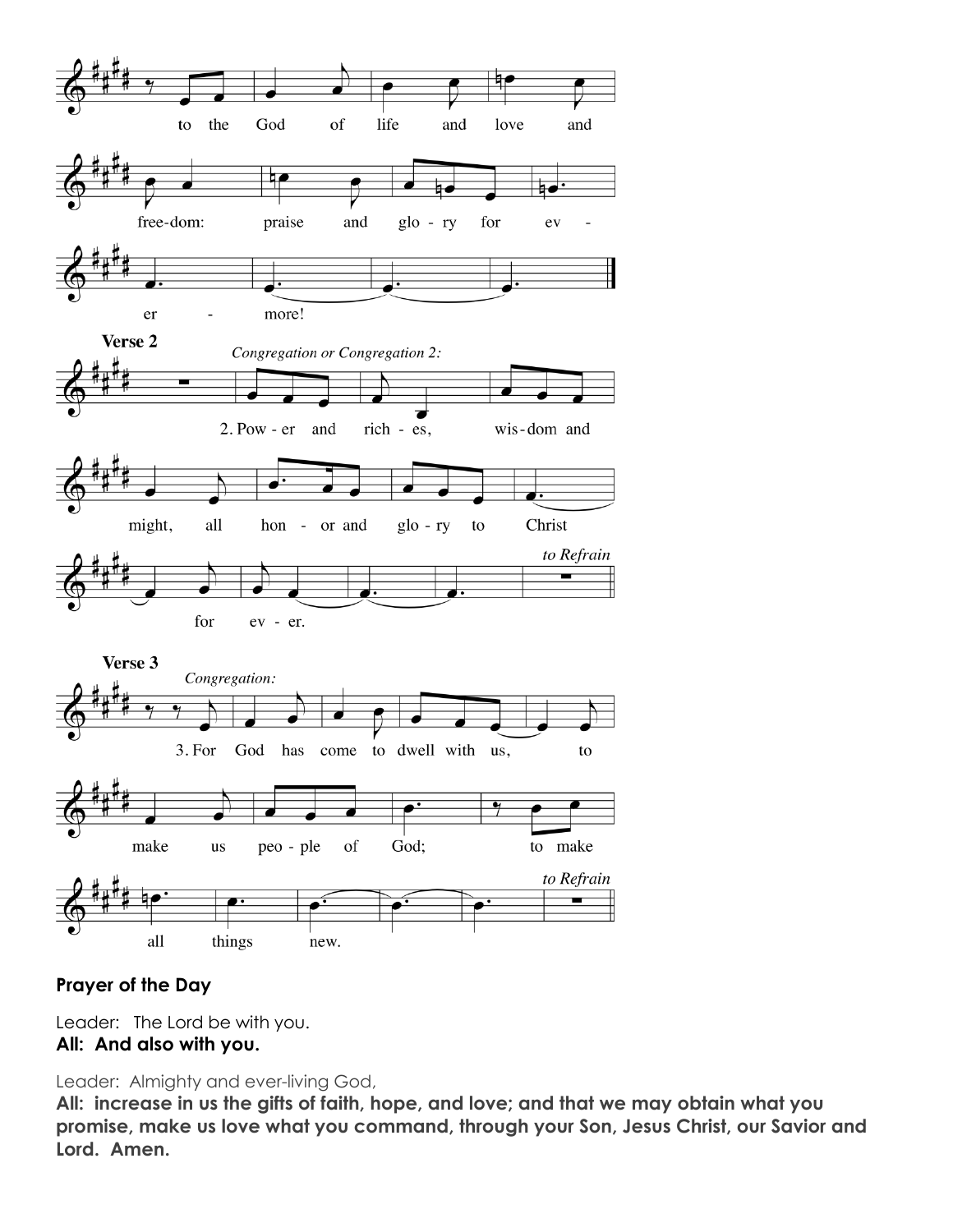# **Scripture Readings**

After each reading – Reader: The Word of God for the People of God.

# **ALL: Thanks be to God.**

# **Jeremiah 1: 4-10**

Now the word of the LORD came to me saying, 'Before I formed you in the womb I knew you, and before you were born I consecrated you; I appointed you a prophet to the nations.' Then I said, 'Ah, Lord GOD! Truly I do not know how to speak, for I am only a boy.' But the LORD said to me, 'Do not say, "I am only a boy"; for you shall go to all to whom I send you, and you shall speak whatever I command you. Do not be afraid of them, for I am with you to deliver you, says the LORD.' Then the LORD put out his hand and touched my mouth; and the LORD said to me, 'Now I have put my words in your mouth. See, today I appoint you over nations and over kingdoms, to pluck up and to pull down, to destroy and to overthrow, to build and to plant.'

# **1 Corinthians 13: 1-13**

If I speak in the tongues of mortals and of angels, but do not have love, I am a noisy gong or a clanging cymbal. And if I have prophetic powers, and understand all mysteries and all knowledge, and if I have all faith, so as to remove mountains, but do not have love, I am nothing. If I give away all my possessions, and if I hand over my body so that I may boast, but do not have love, I gain nothing.

Love is patient; love is kind; love is not envious or boastful or arrogant or rude. It does not insist on its own way; it is not irritable or resentful; it does not rejoice in wrongdoing, but rejoices in the truth. It bears all things, believes all things, hopes all things, endures all things.

Love never ends. But as for prophecies, they will come to an end; as for tongues, they will cease; as for knowledge, it will come to an end. For we know only in part, and we prophesy only in part; but when the complete comes, the partial will come to an end. When I was a child, I spoke like a child, I thought like a child, I reasoned like a child; when I became an adult, I put an end to childish ways. For now we see in a mirror, dimly, but then we will see face to face. Now I know only in part; then I will know fully, even as I have been fully known. And now faith, hope, and love abide, these three; and the greatest of these is love.

# **Gospel Reading**

After reading – Pastor: The Gospel of the Lord. **Congregation: Thanks be to God.**

# **Luke 4: 21-30**

Then [Jesus] began to say to them, 'Today this scripture has been fulfilled in your hearing.' All spoke well of him and were amazed at the gracious words that came from his mouth. They said, 'Is not this Joseph's son? 'He said to them, 'Doubtless you will quote to me this proverb, "Doctor, cure yourself!"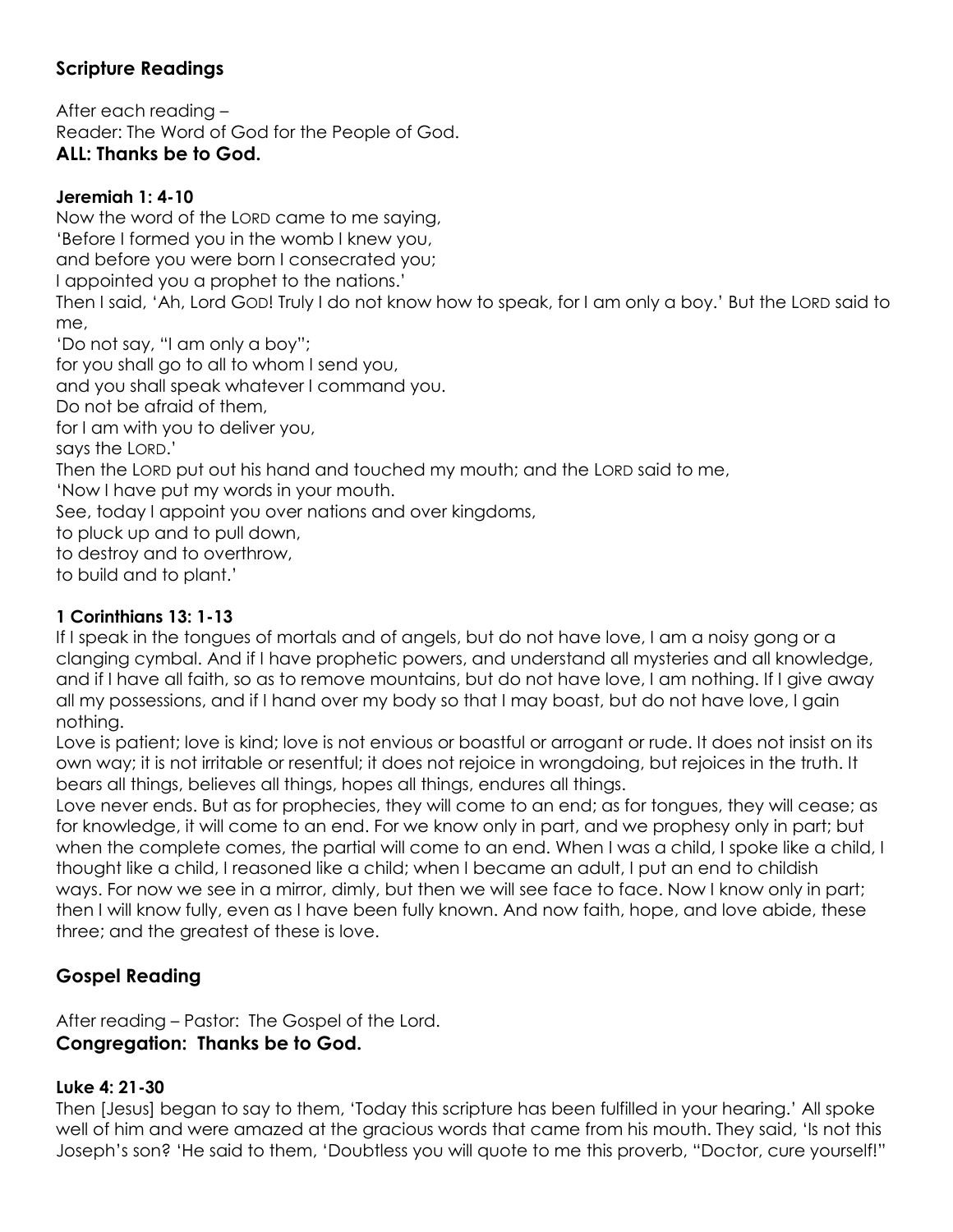And you will say, "Do here also in your home town the things that we have heard you did at Capernaum." ' And he said, 'Truly I tell you, no prophet is accepted in the prophet's home town. But the truth is, there were many widows in Israel in the time of Elijah, when the heaven was shut up for three years and six months, and there was a severe famine over all the land; yet Elijah was sent to none of them except to a widow at Zarephath in Sidon. There were also many lepers in Israel in the time of the prophet Elisha, and none of them was cleansed except Naaman the Syrian.' When they heard this, all in the synagogue were filled with rage. They got up, drove him out of the town, and led him to the brow of the hill on which their town was built, so that they might hurl him off the cliff. But he passed through the midst of them and went on his way.

## **Sermon**

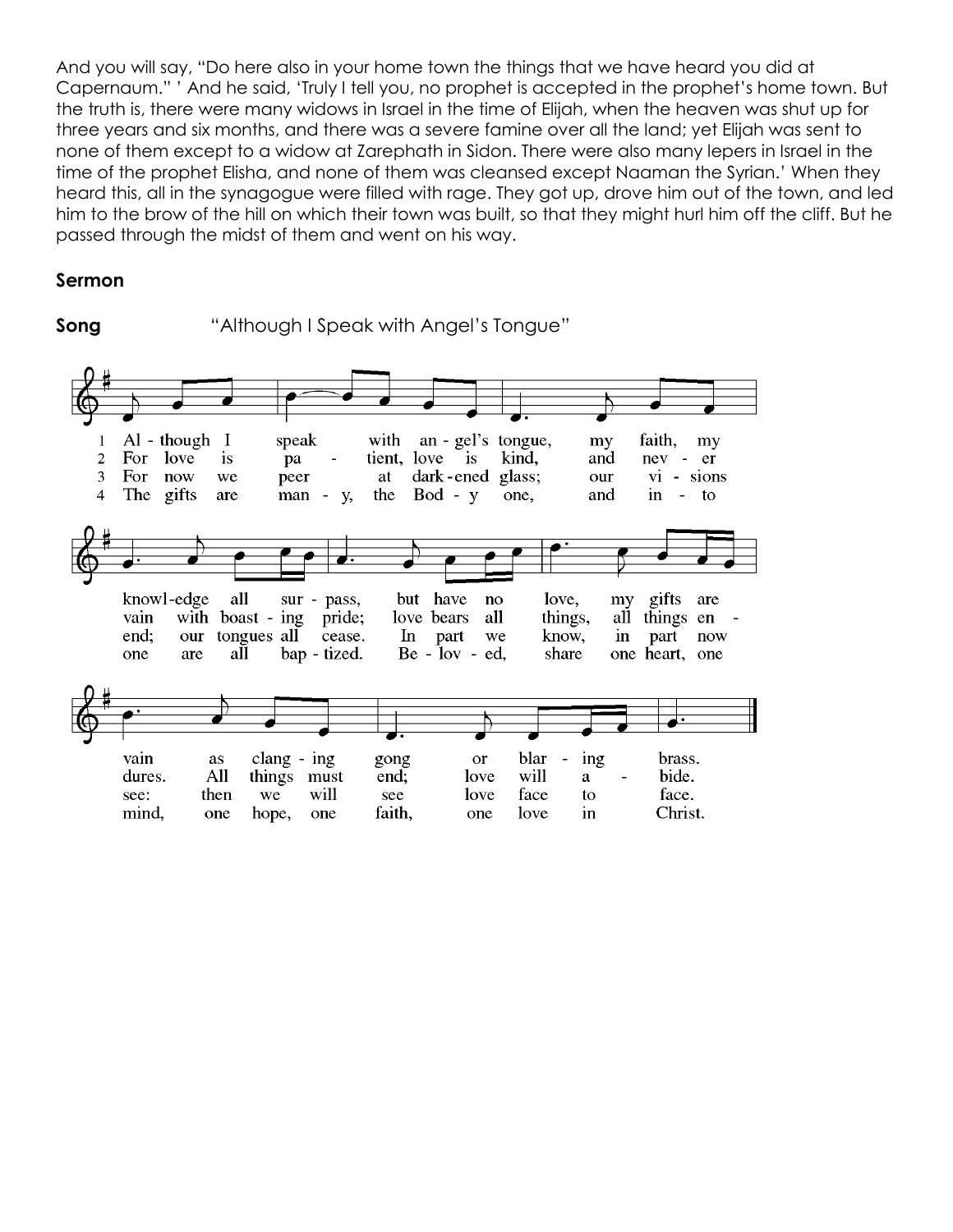**We believe in one God, the Father, the Almighty, maker of heaven and earth, of all that is, seen and unseen.**

**We believe in one Lord, Jesus Christ, the only Son of God, eternally begotten of the Father, God from God, Light from Light, true God from true God, begotten, not made, of one Being with the Father; through him all things were made. For us and for our salvation he came down from heaven, was incarnate of the Holy Spirit and the virgin Mary and became truly human. For our sake he was crucified under Pontius Pilate; he suffered death and was buried. On the third day he rose again in accordance with the scriptures; he ascended into heaven and is seated at the right hand of the Father. He will come again in glory to judge the living and the dead, and his kingdom will have no end.**

**We believe in the Holy Spirit, the Lord, the giver of life, who proceeds from the Father and the Son, who with the Father and the Son is worshiped and glorified, who has spoken through the prophets. We believe in one holy catholic and apostolic church. We acknowledge one baptism for the forgiveness of sins. We look for the resurrection of the dead, and the life of the world to come. Amen.**

**Prayers of the People**

**Offering**

# **The Great Thanksgiving**

Leader: The Lord with you. **All: And also with you.**

Leader: Lift up your hearts. **All: We lift them to the Lord.**

Leader: Let us give thanks to the Lord our God.

## **All: It is right to give God thanks and praise.**

It is our duty and delight that we should everywhere and always offer thanks and praise to you, O God, through Jesus Christ, who calls us to follow his way of humble service and love and so with the church on earth, all creation and the host of heaven we praise your name and join their unending hymn:

**All: Holy, holy, holy are you. God of power and might; Heaven and earth are filled with your glory, Hosanna in the highest! Blessed is the One who comes in your name. Hosanna in the highest, hosanna in the highest!**

# **Words of Institution**

Leader: Lord remember us in your love and teach us to pray:

**All: Our Father, who art in heaven, hallowed be thy name. Thy Kingdom come, thy will be done, on earth as it is in heaven. Give us this day our daily bread; and forgive us our trespasses as we forgive those who trespass against us. And lead us not into temptation but**